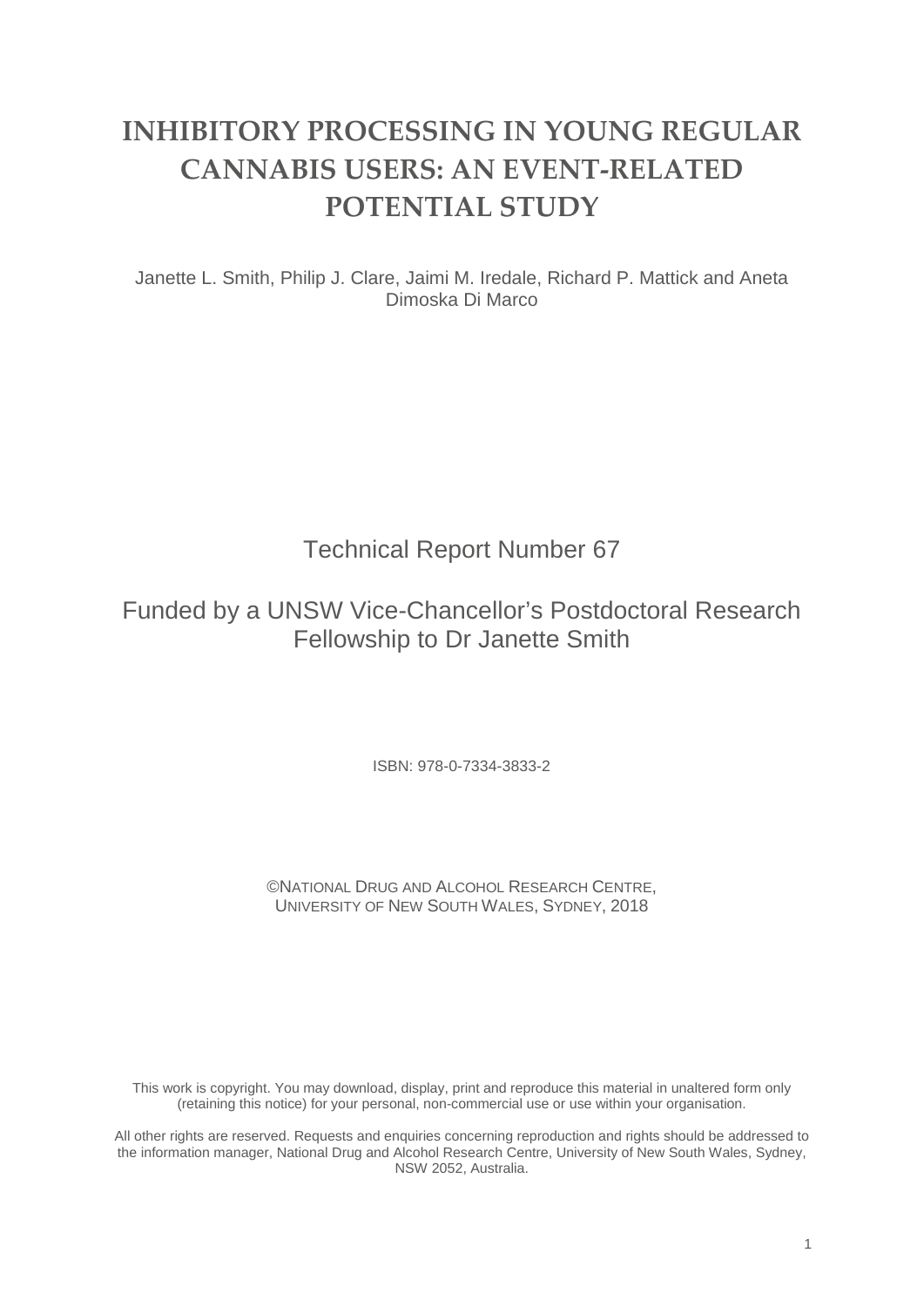# <span id="page-1-0"></span>**TABLE OF CONTENTS**

| 1 <sub>1</sub>                               |  |  |  |  |  |
|----------------------------------------------|--|--|--|--|--|
| 2.<br>2.1<br>2.2<br>2.3<br>2.4<br>2.5<br>2.6 |  |  |  |  |  |
| 3.<br>3.1<br>3.3<br>3.4                      |  |  |  |  |  |
| 4.                                           |  |  |  |  |  |
| 5.                                           |  |  |  |  |  |
| 6.                                           |  |  |  |  |  |
|                                              |  |  |  |  |  |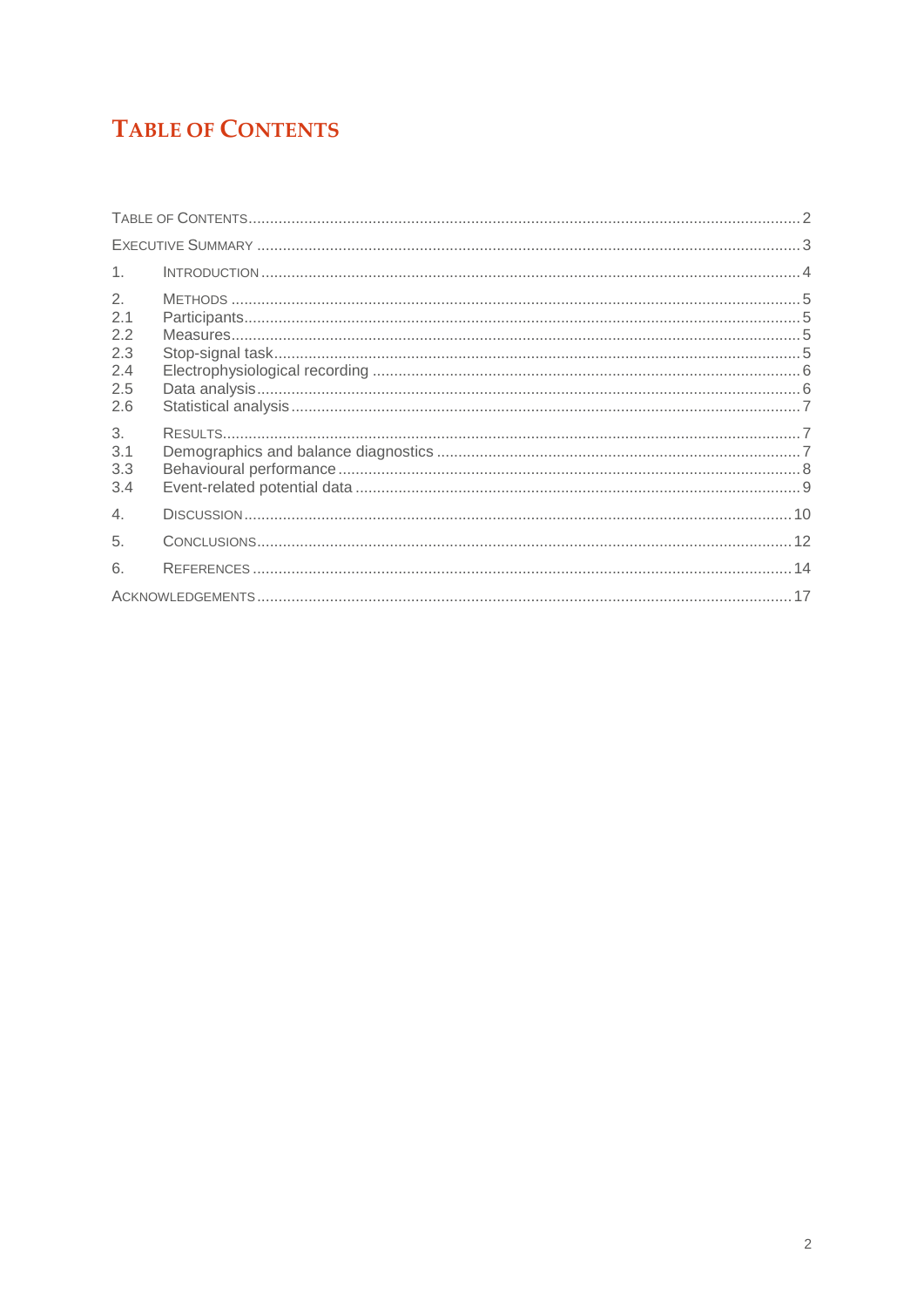## <span id="page-2-0"></span>**EXECUTIVE SUMMARY**

Aims: Dysfunction in inhibitory and error-evaluation systems has been highlighted in theories of the development and maintenance of addiction, but the evidence suggests the dysfunction differs by drug. Specifically, among cannabis users, the literature presents an inconsistent view of behavioural measures in support of such deficits; underlying alcohol use, which has also been linked with selfregulation problems, may explain these differences. We report a novel study examining inhibitory control in young regular cannabis users and extend on past research by controlling for alcohol use and including measurement of event-related potentials (ERPs).

Methods: 20 regular cannabis users and 74 non-users (aged 18-21 years) completed a stop-signal task while brain electrical activity was recorded. Post-experimentally, propensity weighting accounted for group differences in alcohol use. Measures include the time required to stop a response (stopsignal reaction time or SSRT), N2 and P3 amplitude and latency to stop-signals on which inhibition failed vs. was successful, and the error-related negativity and positivity (ERN and Pe, respectively) to erroneous responses.

Results: Cannabis users and non-users did not differ on SSRT, or reaction time or accuracy to Goonly trials. The groups also did not differ on ERN or Pe amplitude or latency, on N2 or P3 latency for successful or failed inhibitions, or on N2 or P3 amplitude to successful inhibitions. However, the cannabis user group displayed increased N2 amplitude, and decreased P3 amplitude, on failed inhibition trials, relative to non-users.

Discussion: Together, the results suggest intact inhibitory processing and error monitoring, but changes in conflict monitoring processes among young regular cannabis users. Limitations of the study are discussed, including the group differences in alcohol consumption, the heaviness of cannabis use, and the possibility of acute cannabis intoxication effects. Future research confirming conflict monitoring deficits among young cannabis users is indicated.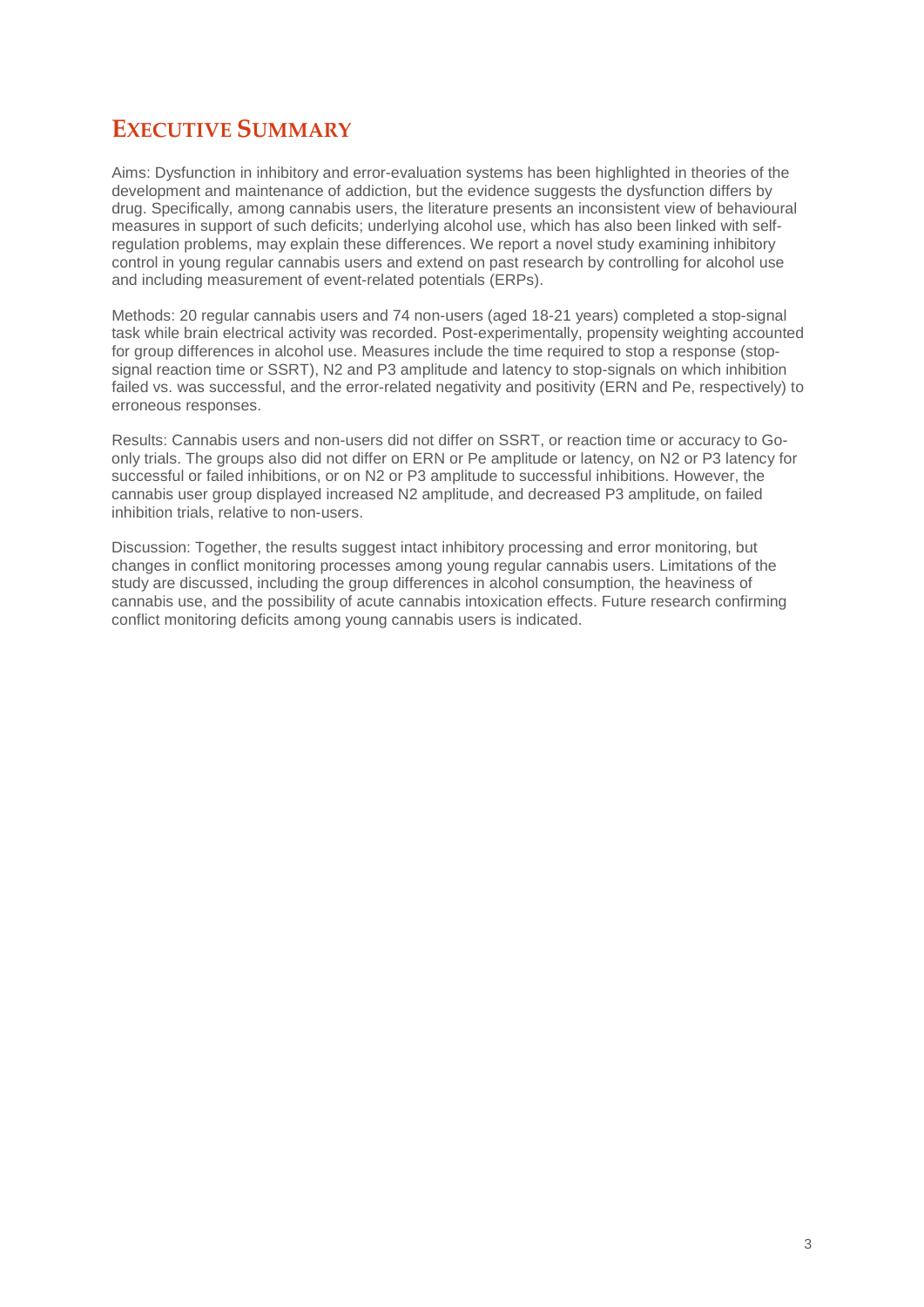## <span id="page-3-0"></span>**1. INTRODUCTION**

Recent models of the development and maintenance of substance abuse implicate deficient inhibitory control over overt behaviours (Hester et al., 2010, Goldstein and Volkow, 2002), and indeed difficulties with controlling behaviour are implicated in DSM-5 criteria for substance abuse including repeated failed efforts to reduce use, and using more or more often than intended (American Psychiatric Association, 2013). Although an inhibitory deficit appears to be common across users of several categories of substances (Smith et al., 2014), for cannabis the evidence is mixed. In this study we focus on inhibition using the stop-signal paradigm (Logan et al., 1984), which requires participants to press a left or right hand button in response to a primary 'Go' stimulus (e.g., a leftward or rightward arrow), and inhibit that response when an occasional stop-signal (e.g., an auditory tone) is presented. The delay between the Go and stop-signal stimuli is varied to observe a participant's probability of inhibition at different delays. The result is an inhibition function from which one can estimate the time it takes the inhibitory process to stop a response, also known as the 'stop-signal reaction time' (SSRT). In healthy control adults, typical SSRT is around 200-250ms (Band et al., 2003); SSRT is significantly longer in users of cocaine, methamphetamine, and alcohol (Smith et al., 2014). However, despite some studies reporting significantly longer SSRT among cannabis users (Moreno et al., 2012), or with a medium-large effect size which approaches statistical significance (Lovell et al., 2018), the majority of studies report only small/non-significant differences in SSRT between cannabis users and their assorted control groups (Ramaekers et al., 2009, Theunissen et al., 2012, Jutras-Aswad et al., 2012, Huddy et al., 2013, Grant et al., 2012, Filbey and Yezhuvath, 2013).

Apart from variations between studies in the extent of participants' cannabis use, a possible factor underlying the inconsistent evidence for an inhibitory deficit may be the extent of alcohol use in participants; heavy drinking is itself associated with a small inhibitory deficit (Smith et al., 2014). Since the majority of cannabis users also drink alcohol (Australian Institute of Health and Welfare, 2011), it is important to assess and control for the level of alcohol consumption in both cannabis-using and non-using control groups. In this study, we will improve on prior research into possible inhibitory deficits associated with recreational cannabis use by taking into account the confounding effects of alcohol use.

We included both behavioural and brain functional measures of response inhibition to examine this effect. Specifically, we measured event-related potentials (ERPs), the brain's average electrical response to an event, measured non-invasively from the scalp. Brain functional measures can be more sensitive to deficits than behavioural measures alone (Mahmood et al., 2013, Tarter et al., 2003, Norman et al., 2011, Luijten et al., 2016), and because characteristic peaks and troughs of the ERP waveform have been linked with specific stages of processing, ERPs can highlight which processes differ or are intact. In contrast, behavioural measures such as accuracy or reaction time index only the final outcome of the processing stream. The ERP components most commonly examined in response to stop-signal stimuli are the N2 and P3 components, compared on trials where inhibition was successful (i.e., no response was made) and when inhibition fails to stop the response. The N2 is a negative-going component peaking 150-300ms post-stop-signal, while the P3 is a positive-going component peaking around 250-400ms post-stop-signal. The N2 is typically larger on failed inhibition trials, and thus is thought to represent error-related activity (Dimoska et al., 2006) or response conflict monitoring (Kok et al., 2004); the P3 is typically larger on successful inhibition trials, and thus is thought to represent the active cancellation of the motor response (Kok et al., 2004). ERPs are also examined time-locked to responses, with a difference wave calculated for erroneous responses (i.e., trials where inhibition failed) versus correct responses (i.e., on Go trials for which no stop-signal is delivered). ERP components examined include the error-related negativity (ERN) and error positivity (Pe). The ERN typically peaks in the first 100ms after an error, and indexes unconscious error detection, while the Pe is a slow wave occurring around 300-500ms post-error and indexes conscious error detection (Falkenstein et al., 1990, Falkenstein et al., 2000, Nieuwenhuis et al., 2001, Simons, 2010).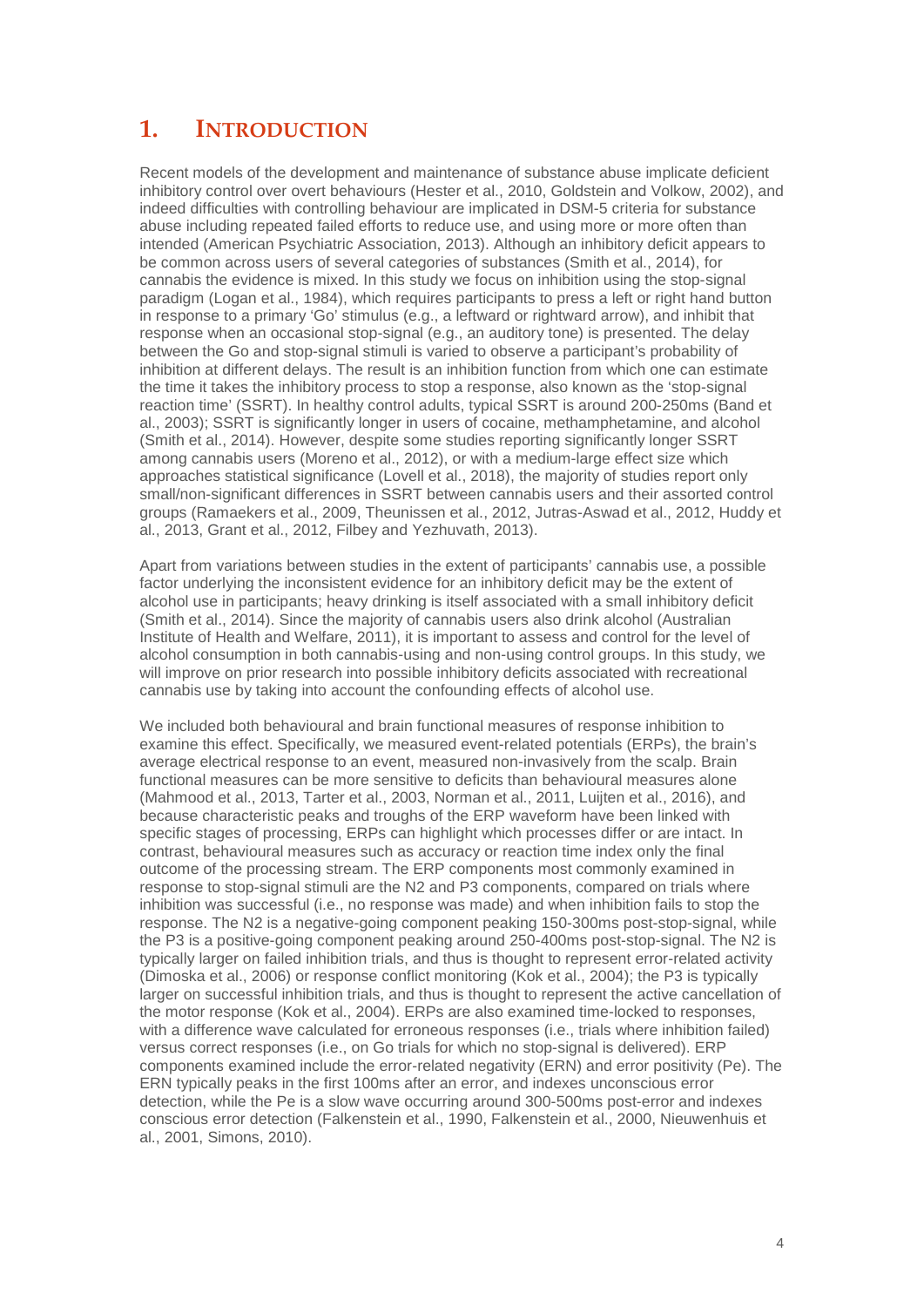Only one study (Theunissen et al., 2012) has examined ERPs in the stop-signal task in 12 heavy cannabis users (smoking more than four times per week) vs. 12 occasional cannabis users (once a week or less; the minimum use was not specified). Groups were matched for tobacco and alcohol use, as well as duration and heaviness of cannabis use (that is, they differed on frequency of use only). The researchers found no group differences in the amplitude of N2 to stop-signals on successful inhibition trials, or to Go signals; they did not measure N2 on failed inhibition trials, nor any other ERP component.

In the current study, we extend the literature by not only reporting data from a larger sample, but with careful statistical approaches accounting for differences in alcohol use, and with a greater range of ERP components measured, indexing a wider range of psychological processes.

## <span id="page-4-0"></span>**2. METHODS**

#### <span id="page-4-1"></span>**2.1 Participants**

Participants were 94 young adults (aged 18-21 years) recruited from the University of New South Wales. They were recruited into two groups: Cannabis Users (9 female, 11 male) who reported using cannabis at least twice per month for at least the last 12 months, and Controls (33 female, 41 male) who reported using cannabis less often than this (including never). Cannabis Users were mostly also heavy drinkers (85% consumed 4 or more standard drinks at least once a month); data from non-cannabis-using Controls (reported in Smith et al., 2016) also varied on their lifetime alcohol consumption, such that 50% reported episodic heavy drinking. Participants were recruited from posters displayed on the university campus, via an online paid research participation system, and via participant referral. They were excluded if they had ever had an epileptic seizure, a serious head injury or period of unconsciousness, uncorrected hearing or vision problems, or regular (twice a month) use of other drugs except tobacco (including illicit drugs, and prescription drugs used outside the reason or dose for which they were prescribed). Additionally, participants reported no use of psychoactive medication. All participants gave written informed consent, and the UNSW Human Research Ethics Committee approved the protocol before data collection began. Participants completed a single 2 hour laboratory session, and were thanked for their time and effort with a \$20 iTunes voucher and \$10 cash.

#### <span id="page-4-2"></span>**2.2 Measures**

Participants completed a brief demographic questionnaire, followed by the Alcohol Use Disorders Identification Test (Saunders et al., 1993). The third question of the AUDIT was changed to "How often do you have four or more standard drinks?" to reflect Australian alcohol consumption guidelines (National Health and Medical Research Council, 2009). Participants next completed the Drug Use Disorders Identification Test – Extended (DUDIT-E, Berman et al., 2007), which assesses the frequency of use of a range of drug classes other than alcohol; tobacco use is assessed but does not contribute to the total score. The reported frequency of cannabis use was used to group participants. Participants then underwent structured interviews assessing lifetime alcohol use and lifetime cannabis use using modified versions of the Lifetime Drinking History interview (Skinner, 1977). This records the frequency and quantity of consumption in relatively homogenous phases from the onset of regular drinking (one standard drink per month) or regular cannabis use (one use occasion per month), and can be used to estimate the number of standard drinks consumed in the participant's lifetime, the age of first regular use of cannabis, and the frequency of cannabis use in the last 6 months. Participants were required to reference a standard drinks guide while they completed the AUDIT and the alcohol lifetime history.

### <span id="page-4-3"></span>**2.3 Stop-signal task**

The stop-signal task used has been described previously in Smith et al. (2016). Go stimuli were green leftward and rightward arrows appearing above a grey central fixation cross on a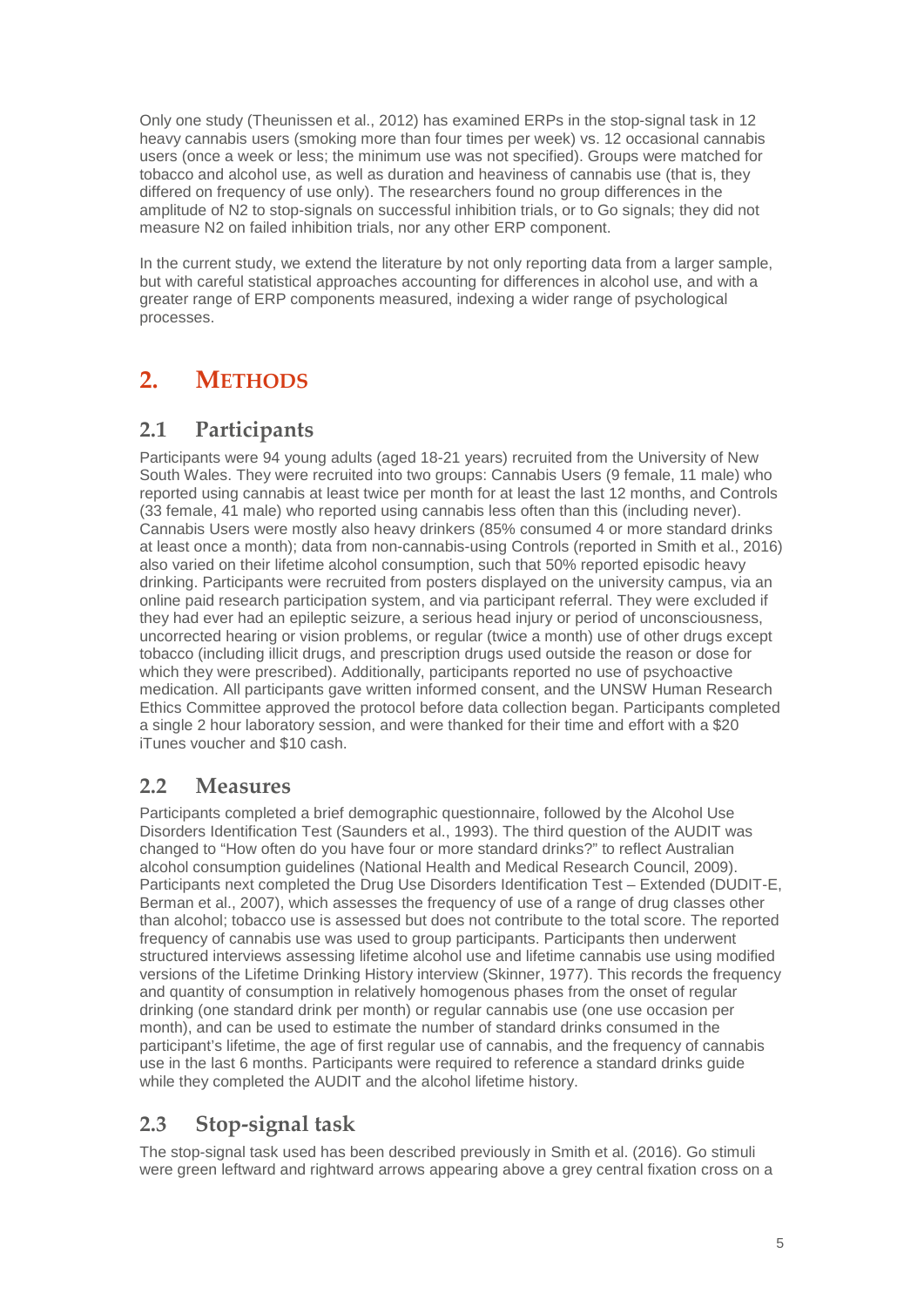black background. Go stimuli were presented for 1000ms with a mean SOA of 1500ms (1200- 1800ms). Participants were instructed to press the 'S' or 'L' button on a standard QWERTY keyboard with their left or right index finger, respectively, according to the direction of the arrow. On a random 25% of trials, a 1500Hz pure tone lasting 200ms with 20ms rise and fall time was presented binaurally through headphones; this stop-signal indicated to participants that they must inhibit their response. Participants completed a 10 trial practice block with only Go signals, followed by a 40 trial practice block with 10 stop-signal trials set at post-Gostimulus delays of 100ms, 200ms, 300ms, 400ms and 500ms (2 at each delay). Participants then completed 4 experimental blocks of 120 trials each. Mean reaction time (MRT) to the Go stimulus on trials where no stop-signal was presented was calculated for the second practice block and first three experimental blocks, and used to set delays in the subsequent block. In the experimental blocks, stop-signals were delivered at set intervals before MRT from the previous block (MRT-450, MRT-350, MRT-250, MRT-150, and MRT-50ms) (Logan et al., 1984, Logan, 1994). This method counteracts strategic slowing (i.e., slowing of Go responses in order to increase the probability of successful inhibition) by delaying stop-signals by an equivalent amount in the following block, so that the probability of inhibition is relatively constant over blocks. Where the  $MRT - x$  formula would result in a negative number, the stop-signal was delivered at 0ms instead. Further, if the participant did not respond within 1000ms, the words "TOO SLOW" were displayed for 500ms after the Go stimulus, and participants were advised to avoid this.

### <span id="page-5-0"></span>**2.4 Electrophysiological recording**

Continuous monopolar EEG was recorded from 58 scalp sites using an elasticised cap with tin electrodes. Additional tin cup electrodes recorded activity from the left and right mastoid as well as vertical and horizontal EOG. All electrodes were referenced to an electrode on the tip of the nose, rounded midway between Fpz and Fz. Electrode impedances were below 5 kΩ. Signals were recorded DC to 200 Hz, amplified 10 times, and sampled at 1000 Hz using Neuroscan recording software and hardware (Synamps 2).

#### <span id="page-5-1"></span>**2.5 Data analysis**

Due to some participants responding very quickly in the second practice block, poor inhibitory performance and very long SSRTs were displayed for the first experimental block for these participants. Therefore, behavioural analyses use only data from the last three experimental blocks, while ERP analyses use data from all four blocks.

For each participant, in addition to calculating MRT and accuracy to Go stimuli on trials where no stop signal was delivered, we calculated the probability of successfully inhibiting a response where a stop-signal was delivered (adjusted for omission errors: Tannock et al., 1995), and estimated the SSRT (Logan, 1994). The averages were calculated across blocks.

Offline, using Neuroscan software, the EEG was re-referenced to linked mastoids, bandpass filtered between 0.1 Hz (down 12 dB/octave) and 30 Hz (down 48 dB/octave, zero phase shift) and corrected for vertical eye movements and blinks (Semlitsch et al., 1986). ERPs to the stop-signal were created by epoching from 100ms before to 900ms after the onset of the stop-signal, baseline correcting to the prestimulus interval, rejecting trials with amplitude outside ±100µV, and separately averaging successful and failed inhibition trials. A minimum 18 trials were included in these averages; Controls had more successful inhibitions (SI) and fewer failed inhibitions (FI) than Cannabis Users (Controls SI = 59, Cannabis Users SI = 53,  $F(1,92) = 3.380$ , p = 0.069; Controls FI = 45, Cannabis Users FI = 53, F(1,92) = 4.949, p = 0.029). The N2 was detected in these waveforms as the minimum amplitude in the 200- 400ms window at FCz, while the P3 was the maximum amplitude in the 350-550ms window at FCz; baseline-to-peak amplitude measurements were made at this latency at all sites to allow topographic mapping (Picton et al., 2000). Error-related ERPs were created by epoching from 500ms before to 500ms after a response, baseline correcting to the pre-response interval, rejecting trials with amplitude outside ±100µV, separately averaging correct and incorrect responses, and then subtracting the correct waveform from the incorrect waveform to calculate error-related response processing (e.g., Falkenstein et al., 1990). A minimum 280 correct trials, and a minimum 19 incorrect trials were included for averaging; there were no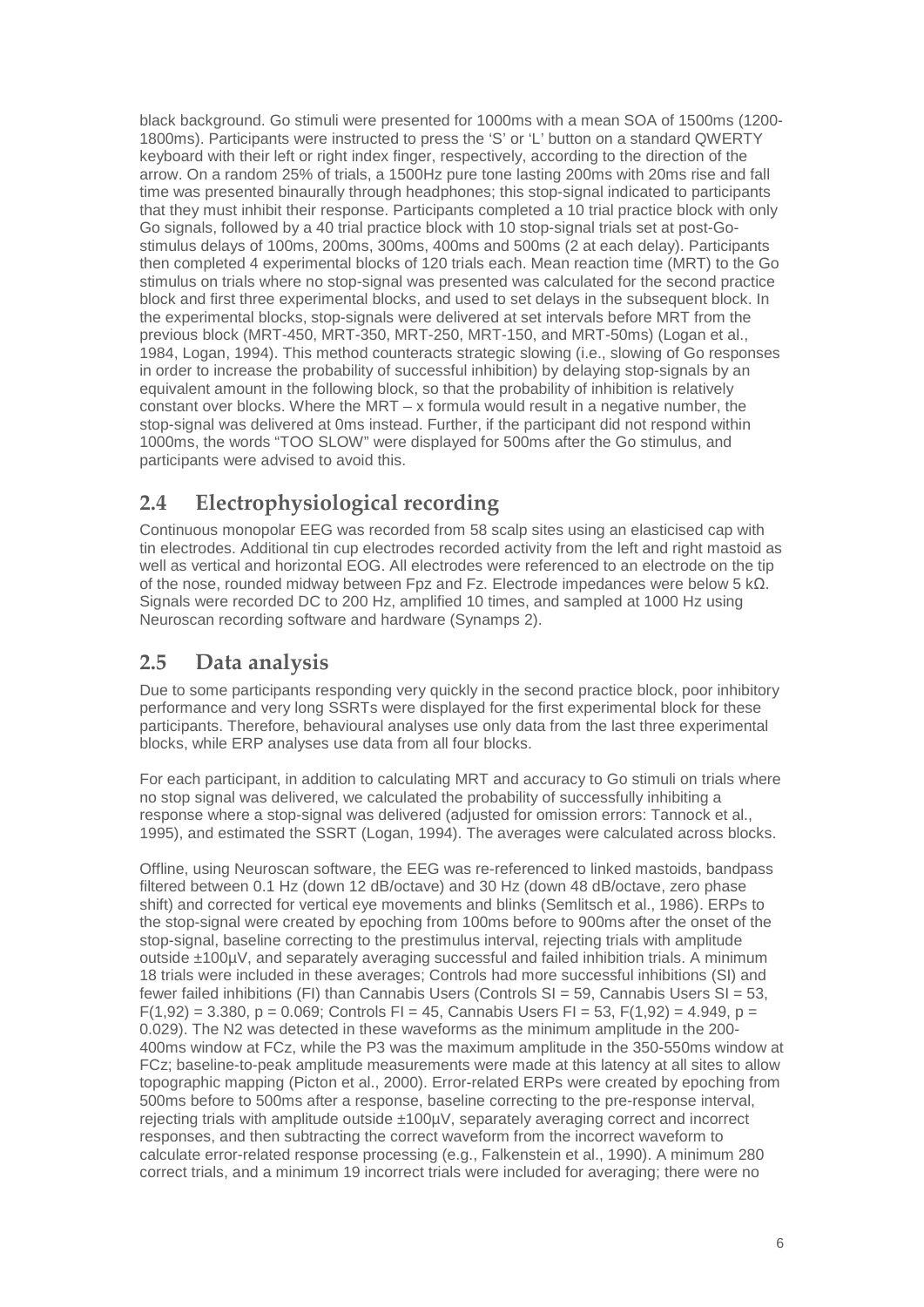group differences in the average number of correct trials accepted (Controls correct  $= 404$ , Cannabis Users correct = 413,  $F(1,92) = 2.292$ ,  $p = 0.134$ ). In contrast, and mirroring behavioural results, Cannabis Users had more incorrect trials accepted (Controls incorrect = 46, Cannabis Users incorrect = 54,  $F(1,92) = 5.425$ , p = 0.022). The ERN was detected in the difference waveform as the minimum amplitude in the 0-150ms window at FCz, and the Pe as the maximum amplitude in the window 200-450ms at CPz, and baseline-to-peak amplitude measurements were made at this latency at all sites to allow topographic mapping.

#### <span id="page-6-0"></span>**2.6 Statistical analysis**

Analysis was conducted using a propensity-weighted approach. Propensity weighting involves estimating the probability of exposure, and then weighting the outcome models by the inverse of that probability. This creates a pseudo-population in which the confounders are balanced over the exposure variable (Hirano et al., 2003, Imbens, 2004).

We estimated the propensity score using a Generalized Boosted Model (GBM). GBM is a machine learning technique able to estimate the functional form of the relationship covariates and outcome with less bias than traditional approaches (McCaffrey et al., 2004). In this case, weights were estimated using the "twang" package in R 3.4.1 (R Development Core Team, 2017), controlling for the covariates: age, sex, handedness, AUDIT score, lifetime alcohol exposure, DUDIT-E score excluding cannabis, and age of onset of regular alcohol consumption. Balance between the cannabis exposed and non-exposed groups was assessed using the absolute standard difference of the weighted and unweighted samples (Ridgeway et al., 2010).

The effect of cannabis exposure was then estimated on a range of outcomes, using weighted linear regression. Models were estimated using generalised linear models for the outcomes: percentage correct responses to Go-only trials, MRT in ms to Go-only trials, SSRT in ms, amplitude of ERN at site FCz, amplitude of Pe at site CPz, latency of the ERN peak, and latency of the Pe peak. The remaining outcomes (probability of inhibition for stop-signals delivered at each delay, amplitude of N2 and P3 at site FCz, and latency of the N2 and P3 peaks) involved multiple measurements per participant, and as such were estimated using weighted generalised estimating equations to control for the lack of independence between observations. To increase robustness, all covariates from the propensity model were also included in the outcome model (Bang and Robins, 2005). Thus, statistics are based on means controlling for the effects of other covariates, some of which alter the mean considerably. This is because some of the covariates included in the propensity weighting model are strongly related to dependent variables but not cannabis use, and adjust the means substantially. For example, handedness is strongly related to Go RT (mean for left handers = 467ms; for righthanded = 515ms) but not cannabis use; when handedness is controlled for, the propensity weighted Go RT is substantially longer compared to the means in the unweighted model. For comparison with previous research, we plot unweighted means in Figures, but stress that statistics were based on the coefficients (as the difference between means in the units in which each variable was measured), and its associated standard error, provided in the text.

## <span id="page-6-1"></span>**3. RESULTS**

#### <span id="page-6-2"></span>**3.1 Demographics and balance diagnostics**

Table 1 shows the characteristics of the samples before propensity weighting. Differences in alcohol consumption in particular justify the use of propensity weighting.

The weighted population showed greater balance over covariates than the unweighted population, as shown in Figure 1. However, significant imbalance remained, suggesting residual confounding by unmeasured confounders.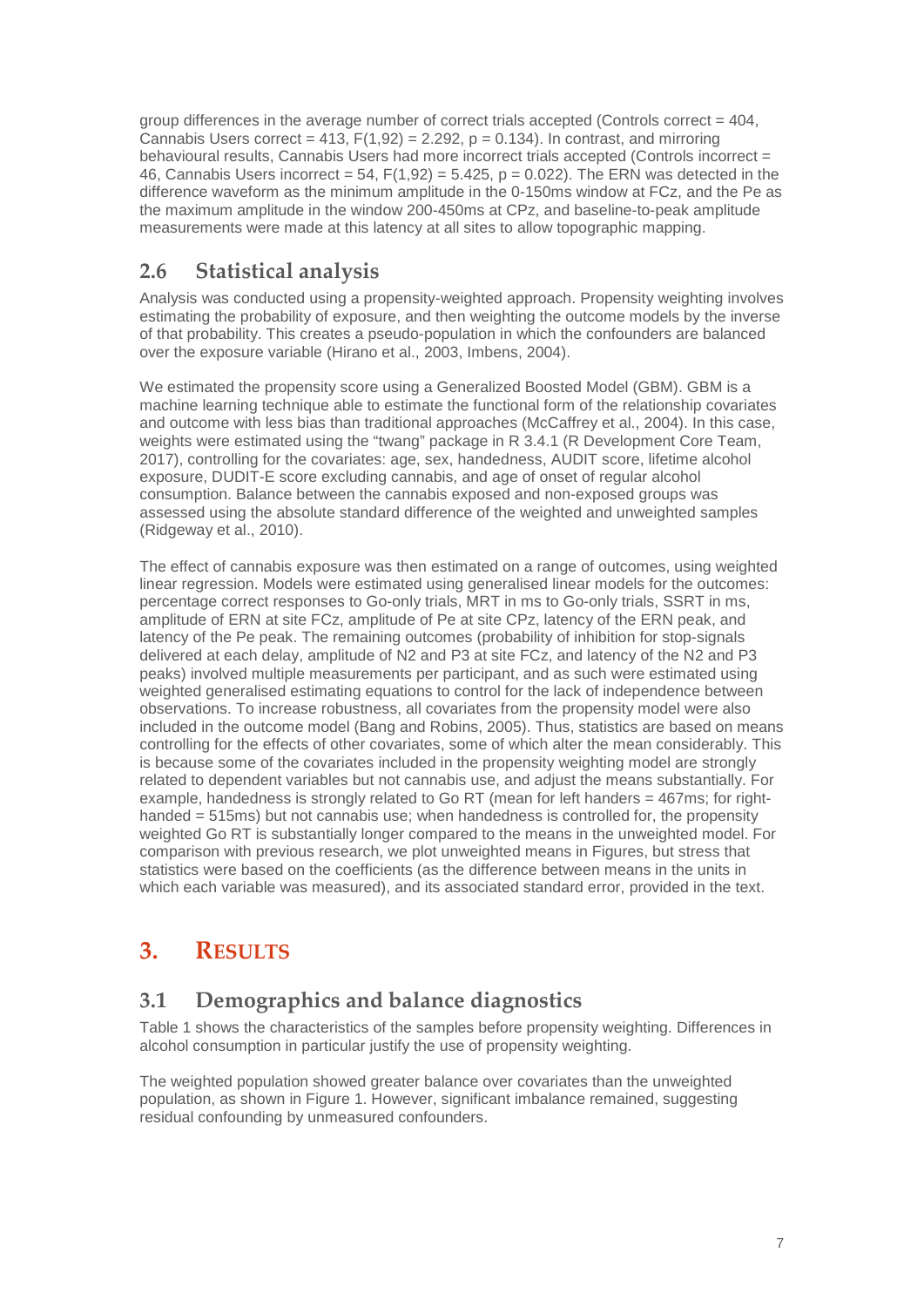|                                       |       | Cannabis Users ( $n = 20$ ) |       | Controls $(n = 74)$ |
|---------------------------------------|-------|-----------------------------|-------|---------------------|
|                                       | Mean  | <b>SD</b>                   | Mean  | <b>SD</b>           |
| Sex ratio (F:M)                       | 9:11  |                             | 33:41 |                     |
| Age (years)                           | 20.3  | 1.2                         | 20.0  | 1.2                 |
| % right-handed                        | 85    |                             | 88    |                     |
| <b>AUDIT</b>                          | 10.5  | 4.6                         | 6.2   | 4.3                 |
| Lifetime standard drinks (log units)  | 2.9   | 0.4                         | 2.1   | 1.0                 |
| Lifetime standard drinks (mean, CI)   | 822.0 | $528.0 - 1279.6$            | 115.9 | $68.8 - 195.0$      |
| Age of onset of regular drinking      | 16.5  | 1.1                         | 17.8  | 1.6                 |
| <b>DUDIT-E</b> score                  | 7.2   | 3.0                         | 1.3   | 1.7                 |
| DUDIT-E non-cannabis score^           | 3.5   | 2.9                         | 0.7   | 1.2                 |
| Age first regular cannabis use*       | 17.2  | 1.2                         |       |                     |
| Frequency of cannabis use             | 8.8   | $1.8 - 30$                  |       |                     |
| (days/month), last six months, median |       |                             |       |                     |
| and range <sup>*</sup>                |       |                             |       |                     |

| Table 1: Demographics of the sample for Cannabis Users and Controls (before |  |  |
|-----------------------------------------------------------------------------|--|--|
| propensity weighting).                                                      |  |  |

^ DUDIT-E non-cannabis use: this is a measure calculated from the frequency of use of noncannabis drugs, and is calculated as the total DUDIT-E score minus the cannabis use frequency score.

 $*$  Data not recorded for the first three participants,  $n = 17$ .



Figure 1. Absolute standard difference between groups in unweighted and propensityweighted scores.

### <span id="page-7-0"></span>**3.3 Behavioural performance**

Figure 2 shows unweighted performance means for each group. Cannabis Users showed similar accuracy on Go trials as Controls (weighted coefficient =  $-0.23\%$ , SE = 0.44, p = 0.610). For Go RT (right panels), despite an apparent difference between groups indicated in unweighted means, in the propensity-weighted model, Cannabis Users showed similar Go RT to Controls (weighted coefficient =  $5.78\text{ms}$ , SE = 25.95, p = 0.824, bottom right panel). For Controls, the probability of inhibition was reduced for all delays relative to the MRT-450ms delay (see Figure 2, left panel, all p < 0.001); at the MRT-450 delay, the probability of inhibition was not significantly different between Cannabis Users and Controls in the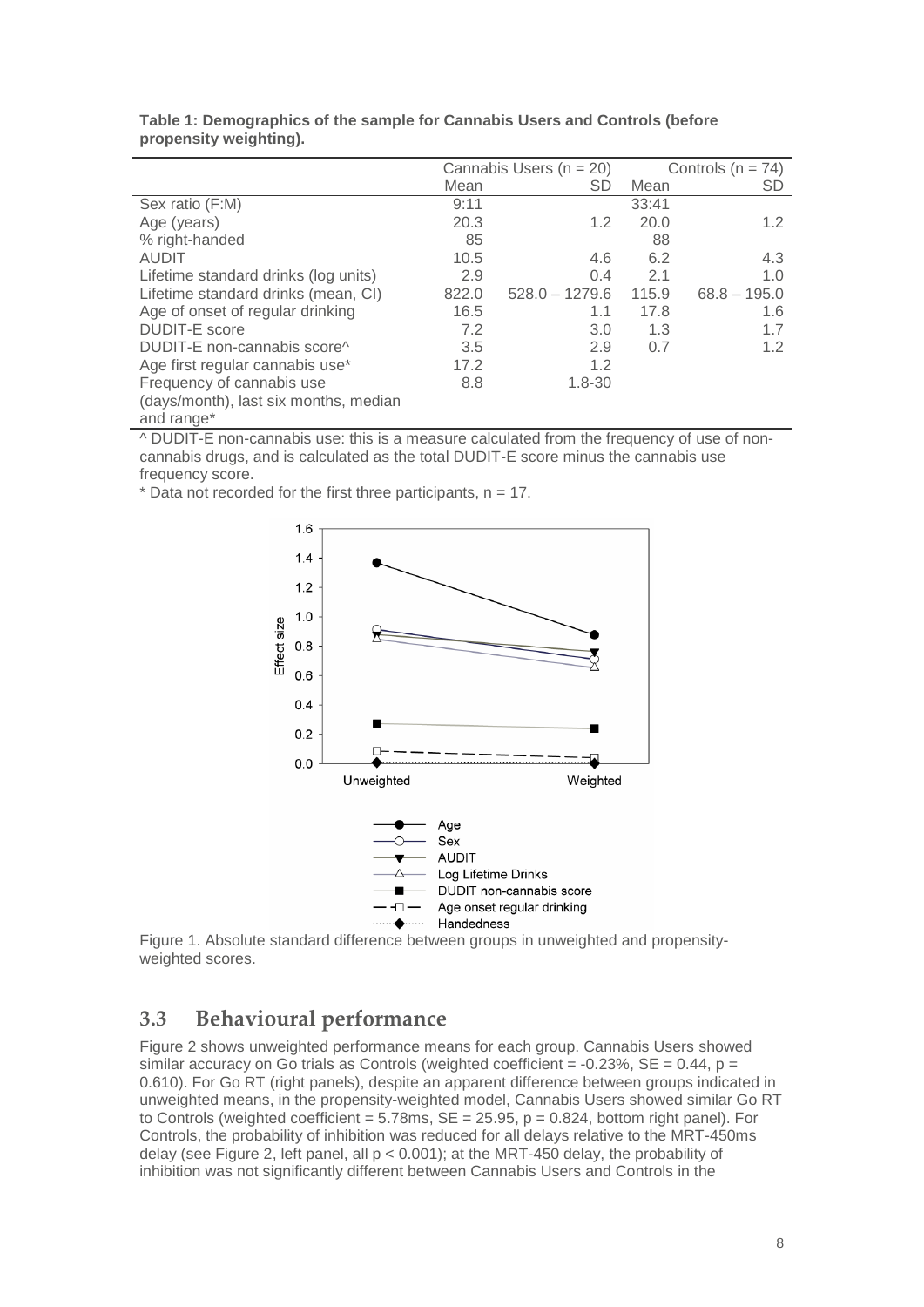propensity-weighted model (coefficient =  $-3.08\%$ , SE =  $3.87$ , p = 0.426). Cannabis Users showed similar decreases in successful inhibition with increasing stop-signal delays (all  $p \le$ 0.002). Further, SSRT was slightly but not significantly longer for Cannabis Users in the weighted model (coefficient =  $4.61$ ms, SE =  $11.33$ , p =  $0.685$ ; right panel).



Figure 2. Left panel: unweighted mean response accuracy to Go and Stop-signal stimuli. Right panel: unweighted mean reaction time to Go stimuli, and stop-signal reaction time to stop-signal stimuli. Error bars represent standard errors.

#### <span id="page-8-0"></span>**3.4 Event-related potential data**

Figures 3a and 3b show grand mean (unweighted) ERPs for each group for successful and failed inhibition trials; while Figures 3c-f show unweighted N2 and P3 amplitude and latency for each group. Figure 4 shows topographic plots of activity for each condition and group (unweighted).



Figure 3. Grand mean unweighted ERPs for successful inhibitions (SI) and failed inhibitions (FI) at FCz, for Controls and Cannabis Users (a), and unweighted amplitude (b) and latency (c) of the N2 and P3 peaks for Controls (black circles) and Cannabis Users (white triangles). Error bars represent the standard error.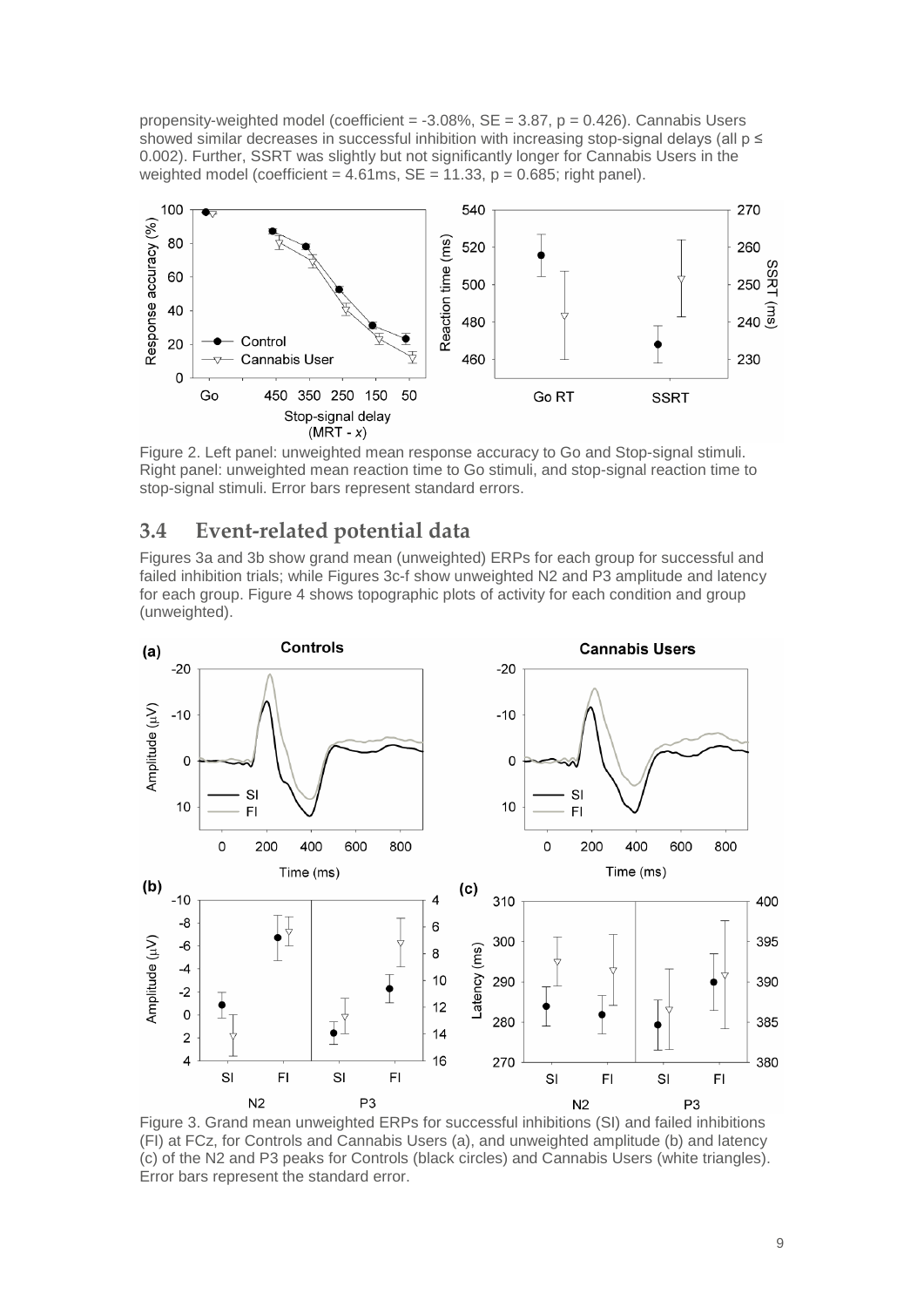For the N2, failed inhibition was associated with a larger (more negative) N2 than successful inhibition trials in Controls (coefficient =  $6.48\mu$ V, SE =  $0.67$ , p <  $0.001$ ; see Figure 3b). Cannabis use was associated with a larger N2 amplitude relative to Controls for failed inhibition trials (coefficient = -4.79µV,  $SE = 2.15$ ,  $p = 0.026$ ), but not successful inhibition trials  $(coefficient = 3.46\mu V, SE = 2.13, p = 0.104).$ 

Among controls, successful inhibition produced a larger P3 amplitude than failed inhibition (coefficient =  $3.46\mu$ V, SE =  $0.74$ , p <  $0.001$ ; see Figure 3b). For failed inhibition trials, Cannabis Users showed a reduction in P3 amplitude relative to Controls (coefficient = - 4.57µV, SE = 1.67. p = 0.006). For successful trials, Cannabis Users produced similar P3 amplitude compared to Controls (coefficient =  $2.88\mu$ V, SE = 1.56, p = 0.064).

Similar mean N2 latency was observed for successful and failed inhibition trials among Controls (coefficient =  $3.51$ ms,  $SE = 3.69$ ,  $p = 0.342$ ; see Figure 3c), and for Controls and Cannabis Users for failed inhibition trials (coefficient =  $-2.87$ ms,  $SE = 9.88$ ,  $p = 0.771$ ) and successful inhibition trials (coefficient =  $5.74$ ms,  $SE = 8.73$ ,  $p = 0.511$ ).

For P3 latency, among Controls, successful inhibition was associated with a marginally earlier P3 peak than failed inhibitions (coefficient =  $-5.97$ ms,  $SE = 3.19$ ,  $p = 0.061$ ; see Figure 3c). For both failed and successful inhibition trials, the P3 peaked slightly but not significantly later for Cannabis Users than Controls (FI trials: coefficient =  $8.21 \text{ms}$ ,  $SE = 8.85$ ,  $p = 0.354$ ; SI trials: coefficient =  $9.32$ ms, SE =  $1.81$ , p =  $0.179$ ).



Figure 4. Topographic maps of (unweighted) activity for each component and group. All maps have the same scale (i.e., with 2  $\mu$ V steps between adjacent shades).

Figure 5 shows grand mean unweighted response-locked ERPs for each group for correct and incorrect responses, and their subtraction, showing the ERN and Pe. In the propensityweighted model, neither the amplitude of ERN nor Pe differed between groups (coefficient = - $0.78$ uV, SE = 1.00, p = 0.440, and coefficient = 0.43uV, SE = 1.30, p = 0.739, respectively). nor did the latency of ERN or Pe (coefficient  $= -1.07$ ms,  $SE = 8.72$ ,  $p = 0.902$ , and coefficient  $= 25.31$ ms, SE  $= 15.78$ , p  $= 0.112$ , respectively).

#### <span id="page-9-0"></span>**4. DISCUSSION**

Inhibition of inappropriate behaviours is a key aspect of executive function, and difficulties with this process have attracted growing interest as a contributor to the development and maintenance of addiction. In this study, we assessed inhibitory function in young regular recreational Cannabis Users relative to non-using Controls, after accounting for the extent of alcohol use, which is itself associated with a small deficit in inhibitory control (Smith et al., 2014). We included not only behavioural but also brain functional measures of inhibitory control and error processing, and in comparison to previous research with brain functional measures (Theunissen et al., 2012), included a broader range of components in our analysis (N2 and P3 to failed and successful inhibition trials, as well as the ERN and Pe error-related components).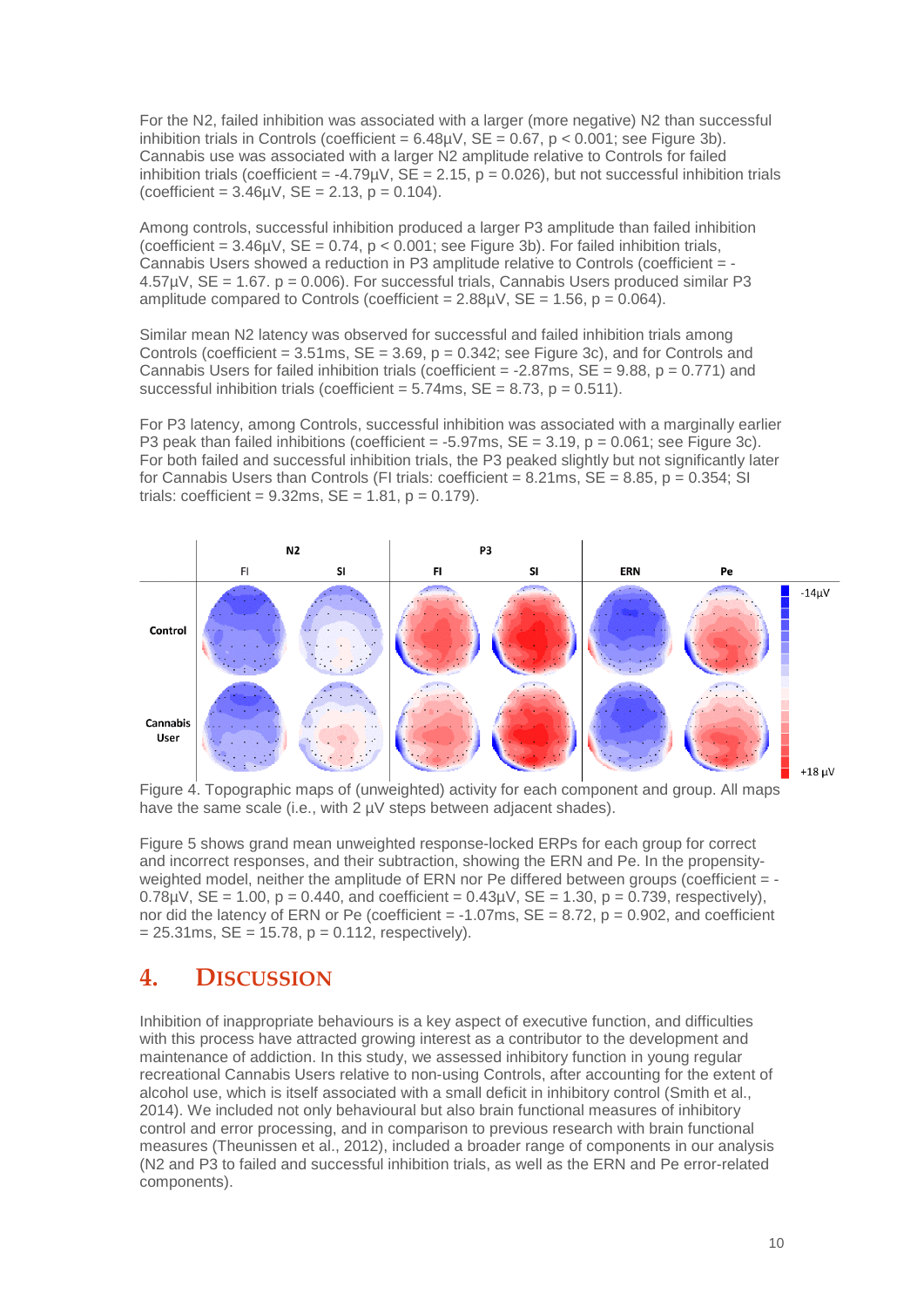

Figure 5. Left and middle: Grand mean unweighted correct, incorrect and difference (incorrect – correct) ERPs for Controls (left) and Cannabis Users (middle) at (a) FCz, at which the ERN was measured, and (b) CPz, at which the Pe was measured. Right column: mean ERN (top) and Pe (bottom) amplitude and latency for each group. Error bars represent the standard error; Controls represented by black circles, Cannabis Users by white triangles).

The young recreational cannabis user sample was generally appropriate for the research question. Although they were not particularly heavy users, they are representative of typical cannabis users of this age. The Australian Institute of Health and Welfare indicates that, among 18-29 year olds who have used cannabis in the past year, about 30% have used once a week or more, and a further 15% use approximately once a month (Australian Institute of Health and Welfare, 2011). Similarly, the cannabis user group indicated greater experimentation with other illicit drugs (as indicated by the DUDIT-E non-cannabis score); this is somewhat to be expected since illicit drug users are often polydrug users (European Monitoring Centre on Drugs and Drug Addiction, 2002, Australian Institute of Health and Welfare, 2011). However, we confirm that regular use (twice a month or more) of other drugs was an exclusion criterion. The propensity weighting approach was justified due to the substantial differences between cannabis user and non-user groups in lifetime alcohol consumption, AUDIT score, and age of onset of regular drinking; the aim of propensity weighting is balancing these confounding variables over Cannabis User and non-using Control groups (Hirano et al., 2003, Imbens, 2004).

We observed no cannabis-related difference in any behavioural response or inhibition measure: Go accuracy, Go RT, probability of inhibition and SSRT were all non-significantly different for Cannabis Users and Controls. This lack of a cannabis-related inhibitory difference is in agreement with the majority of the previously published literature (Ramaekers et al., 2009, Theunissen et al., 2012, Jutras-Aswad et al., 2012, Huddy et al., 2013, Grant et al., 2012, Filbey and Yezhuvath, 2013; but see also Moreno et al., 2012, Lovell et al., 2018), and indeed with studies of cannabis users performing a different inhibitory task (Quednow et al., 2007, Hester et al., 2009, Pope et al., 2001, Tamm et al., 2013, Tapert et al., 2007, Takagi et al., 2011, Rasmussen et al., 2016, Nicholls et al., 2015, Maij et al., 2017; but see Moreno et al., 2012).

Extending the previously published literature, we also considered a broad range of ERP components. Our significant results included larger N2 and smaller P3 amplitude for Cannabis Users relative to Controls on failed inhibition trials. These are novel results not previously reported in the literature. However, we observed no significant group differences in N2 or P3 amplitude or latency on successful inhibition trials, and no differences in N2 or P3 latency on failed inhibition trials. Our examination of the error-related ERN and Pe components also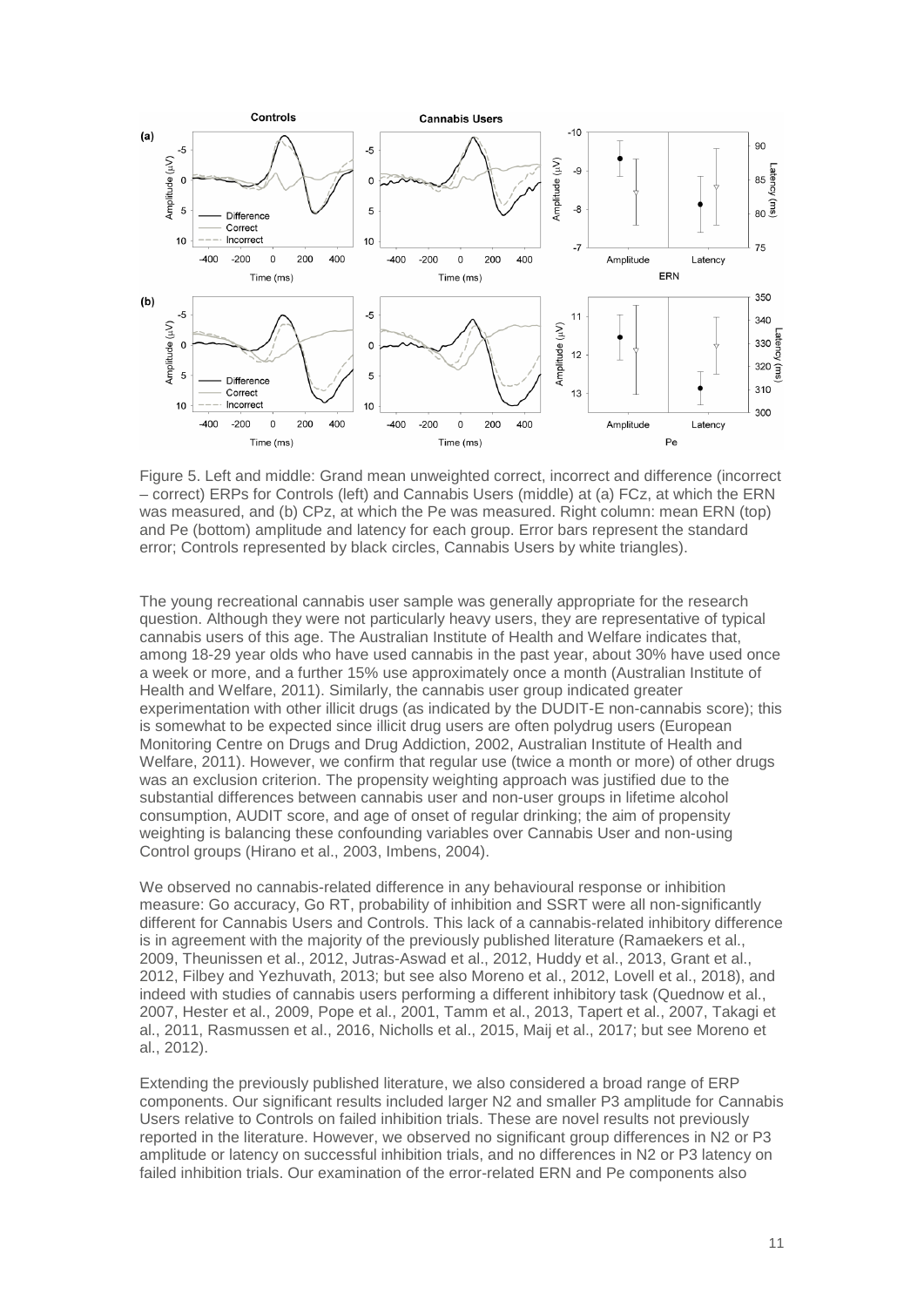returned no group differences. We note that the lack of error-related processing differences on failed inhibition trials has previously been reported in other inhibitory tasks using ERPs (Maij et al., 2017) and functional magnetic resonance imaging (fMRI, Hester et al., 2009). Further, our lack of group difference in successful inhibition N2 amplitude replicates Theunissen et al. (2012), and is in line with Filbey et al.'s (2013) fMRI study, where they observed no cannabis-related differences in brain activation during successful response inhibition in a stop-signal task. However, other studies examining successful inhibition in different inhibitory tasks have reported cannabis-related differences in N2 amplitude (Nicholls et al., 2015), or no difference in N2 amplitude but reduced P3 amplitude in cannabis users (Maij et al., 2017). Further, in fMRI studies, successful inhibition has been associated with increased cannabis-related activation in a range of brain regions including the anterior cingulate cortex, putamen, right inferior parietal lobe, right hippocampus and cerebellar vermis, all in the context of no difference in behavioural performance (Tapert et al., 2007, Hester et al., 2009, Rasmussen et al., 2016), typically interpreted as the greater employment of these processes to display similar behavioural performance.

It is possible that differences in results between studies are due to the type of inhibitory task employed: the "Go/NoGo" task used in those studies requires a less-urgent form of motor inhibition involving the withholding of a prepared response that has not yet been initiated – compared to the active cancellation of a motor response that has already been initiated in the stop-signal task (Wright et al., 2014, Barkley, 1997). Entangled with this are the specific trialtype comparisons typically made with each task. In the stop-signal task, brain activity is often time-locked to stop-signals and compared on trials where inhibition fails or is successful, while in the Go/NoGo task, brain activity is time-locked to Go (response execution) and NoGo (response inhibition) stimuli, and trials where inhibition is successful are simply compared with Go trials. The probability of failed inhibitions is low in the Go/NoGo task, providing too few trials for a reliable analysis.

It is unclear at this stage what is indicated by the larger N2 and reduced P3 amplitude for cannabis users, localised to failed inhibition trials, in the absence of differences in ERN and Pe. Kok et al (2004) theorised that stop-signals on such trials provide performance feedback to the participant that activates evaluative processes. Perhaps these evaluative processes are unrelated to the error-related processes elicited to the execution of an erroneous response, the latter of which do not appear to be impaired in cannabis users (Maij et al., 2017). An alternative interpretation of the N2 component in such tasks is that it reflects the detection of response conflict (e.g., Nieuwenhuis et al., 2003), whereby the presentation of a stop-signal elicits a response conflict monitoring process that causes participants to adjust performance on a trial by trial basis (van den Wildenberg et al., 2002). Greater N2 amplitude and reduced P3 amplitude by cannabis users may reflect increased efforts and/or a regulatory problem when employing this mechanism.

The limitations of the current study are that, while the propensity weighting approach had some success in balancing the groups for alcohol use, some differences remained; the alcohol variables included in our propensity weighting do not explain much variance in terms of cannabis user vs. non-user group membership, and a wider range of variables could be included in future efforts using this method. Alternately, the groups could be more carefully matched for alcohol use at the outset, possibly with recruitment of heavier users (assuming that any effects are dose-dependent), and with participants who were naïve to any other illicit drugs. Lastly, we know that acute cannabis intoxication strongly affects SSRT (Theunissen et al., 2012) and error processing (Kowal et al., 2015) but we did not assess intoxication levels either by self-report (e.g., time/date of last use) or by objective measures (e.g., saliva, blood or urine tests); future research should include these measures in order to rule out acute intoxication effects.

### <span id="page-11-0"></span>**5. CONCLUSIONS**

In summary, we found that when alcohol use is controlled as a confounding factor, cannabis users appear capable of triggering the inhibitory control process as effectively as non-users, and they do not differ in neural processes following the making of an erroneous response.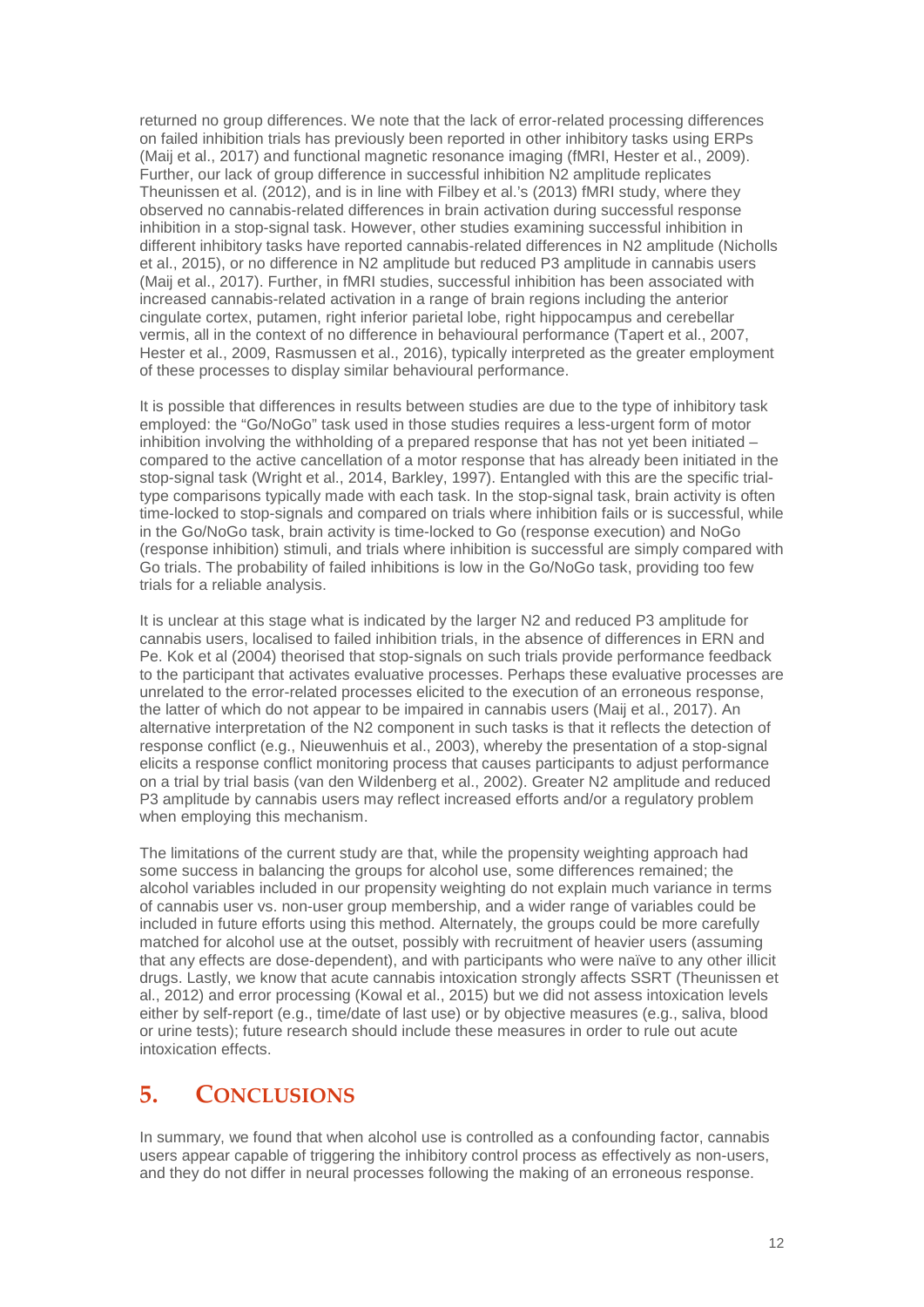Our results have replicated the findings of previous studies, and go further to suggest previously-detected significant results in this area may have been confounded by alcohol use in participants. However, it is clear that there are some differences between cannabis users and non-users at an electrophysiological level occurring on trials when they fail to effectively inhibit a response and this warrants further investigation. The extension of our approach to the current literature, which mostly examines only behavioural indices of inhibitory control in this population group, highlights the need to focus research efforts on underlying neural processes.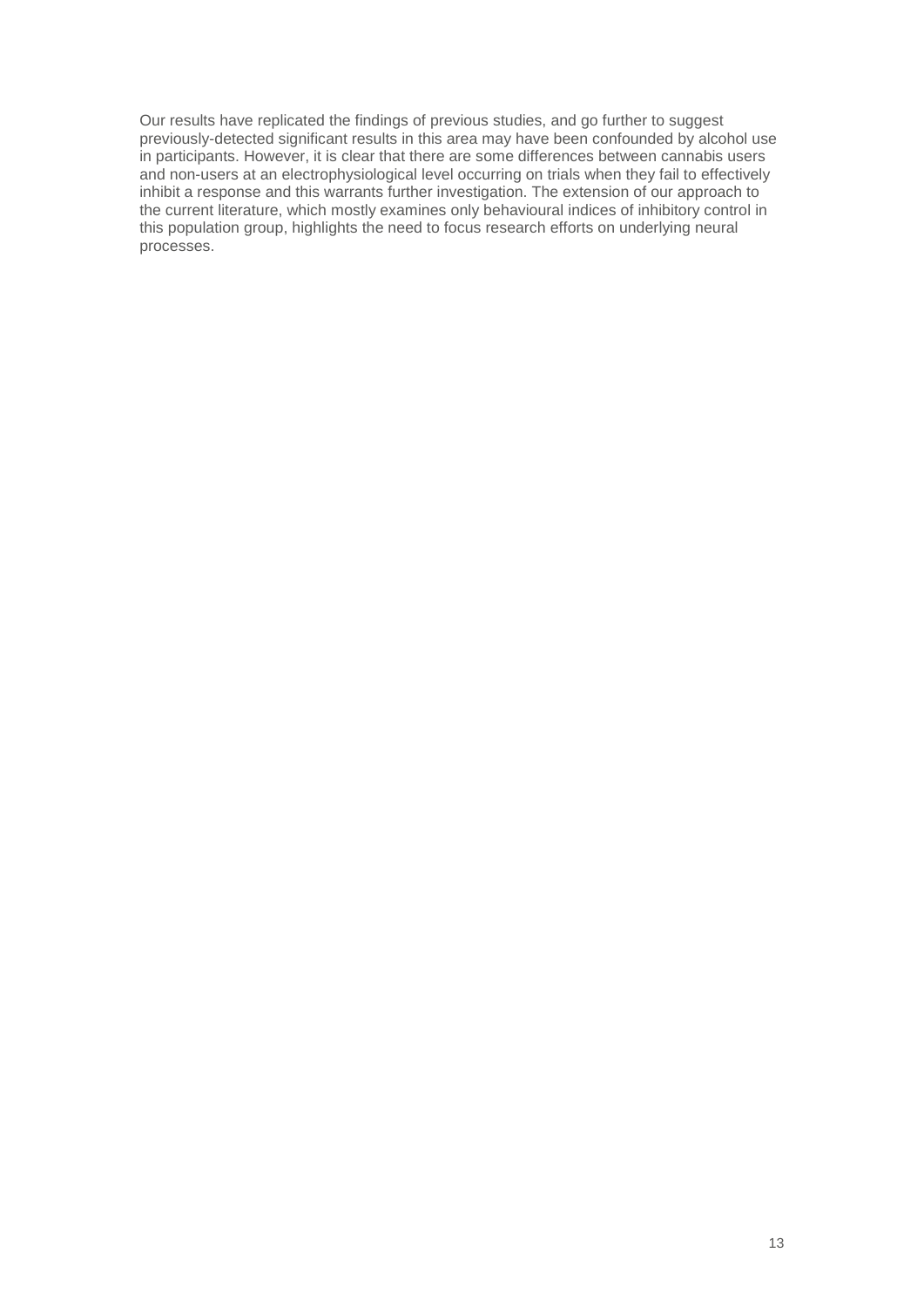#### <span id="page-13-0"></span>**6. REFERENCES**

- American Psychiatric Association, 2013. *DSM-5. Diagnostic and Statistical Manual of Mental Disorders, 5th edition,* Arlington, VA, American Psychiatric Publishing.
- Australian Institute of Health and Welfare, 2011. 2010 National Drug Strategy Household Survey report. Canberra: Australian Institute of Health and Welfare.
- Band, G. P. H., Van der Molen, M. W. & Logan, G. D. 2003. Horse-race model simulations of the stop-signal procedure. *Acta Psychologica,* 112**,** 105-142.
- Bang, H. & Robins, J. M. 2005. Doubly robust estimation in missing data and causal inference models. *Biometrics,* 61**,** 962-972.
- Barkley, R. A. 1997. Behavioural inhibition, sustained attention, and executive functions: constructing a unifying theory of ADHD. *Psychological Bulletin,* 121**,** 65-94.
- Berman, A. H., Palmstierna, T., Källmén, H. & Bergman, H. 2007. The self-report Drug Use Disorders Identification Test—Extended (DUDIT-E): Reliability, validity, and motivational index. *Journal of Substance Abuse Treatment,* 32**,** 357-369.
- Dimoska, A., Johnstone, S. J. & Barry, R. J. 2006. The auditory-evoked N2 and P3 components in the stop-signal task: Indices of inhibition, response-conflict or errordetection? *Brain and Cognition,* 62**,** 98-112.
- European Monitoring Centre for Drugs and Drug Addiction, D. 2002. *2002 Annual Report on the state of the drugs problem in the European Union and Norway, Luxembourg,* Office for Official Publications of the European Communities.
- Falkenstein, M., Hohnsbein, J., Hoormann, J. & Blanke, L. 1990. Effects of errors in choice reaction tasks on the ERP under focused and divided attention. *In:* BRUNIA, C. H. M., GAILLARD, A. W. K. & KOK, A. (eds.) *Psychophysiological Brain Research.* Tilburg: Tilburg Univesity Press.
- Falkenstein, M., Hoormann, J., Christ, S. & Hohnsbein, J. 2000. ERP components on reaction errors and their functional significance: a tutorial. *Biological Psychology,* 51**,** 87-107.
- Filbey, F. & Yezhuvath, U. 2013. Functional connectivity in inhibitory control networks and severity of cannabis use disorder. *The American Journal of Drug and Alcohol Abuse,* 39**,** 382-391.
- Goldstein, R. Z. & Volkow, N. D. 2002. Drug addiction and its underlying neurobiological basis: Neuroimaging evidence for the involvement of the frontal cortex. *American Journal of Psychiatry,* 159**,** 1642-1652.
- Grant, J. E., Chamberlain, S. R., Schreiber, L. & Odlaug, B. L. 2012. Neuropsychological deficits associated with cannabis use in young adults. *Drug and Alcohol Dependence,* 121**,** 159-162.
- Hester, R., Lubman, D. I. & Yücel, M. 2010. The role of executive control in human drug addiction. *In:* SELF, D. W. & STALEY GOTTSCHALK, J. K. (eds.) *Behavioral Neuroscience of Drug Addiction.* Springer Berlin Heidelberg.
- Hester, R., Nestor, L. & Garavan, H. 2009. Impaired error awareness and anterior cingulate cortex hypoactivity in chronic cannabis users. *Neuropsychopharmacology,* 34**,** 2450- 2458.
- Hirano, K., Imbens, G. & Ridder, G. 2003. Efficient estimation of average treatment effects using the estimated propensity score. *Econometrica,* 71**,** 1161-1189.
- Huddy, V. C., Clark, L., Harrison, I., Ron, M. A., Moutoussis, M., Barnes, T. R. E. & Joyce, E. M. 2013. Reflection impulsivity and response inhibition in first-episode psychosis: relationship to cannabis use. *Psychological Medicine,* 43**,** 2097-2107.
- Imbens, G. W. 2004. Nonparametric estimation of average treatment effects under exogeneity: A review. *Review of Economics and Statistics,* 86**,** 4-29.
- Jutras-Aswad, D., Jacobs, M. M., Yiannoulos, G., Roussos, P., Bitsios, P., Nomura, Y., Liu, X. & Hurd, Y. L. 2012. Cannabis-dependence risk relates to synergism between Neuroticism and proenkephalin SNPs associated with amygdala gene expression: Case-control study. *PLoS ONE,* 7**,** e39243.
- Kok, A., Ramautar, J. R., De Ruiter, M. B., Band, G. P. H. & Ridderinkhof, K. R. 2004. ERP components associated with successful and unsuccessful stopping in a stop-signal task. *Psychophysiology,* 41**,** 9-20.
- Kowal, M. A., van Steenbergen, H., Colzato, L. S., Hazekamp, A., van der Wee, N. J. A., Manai, M., Durieux, J. & Hommel, B. 2015. Dose-dependent effects of cannabis on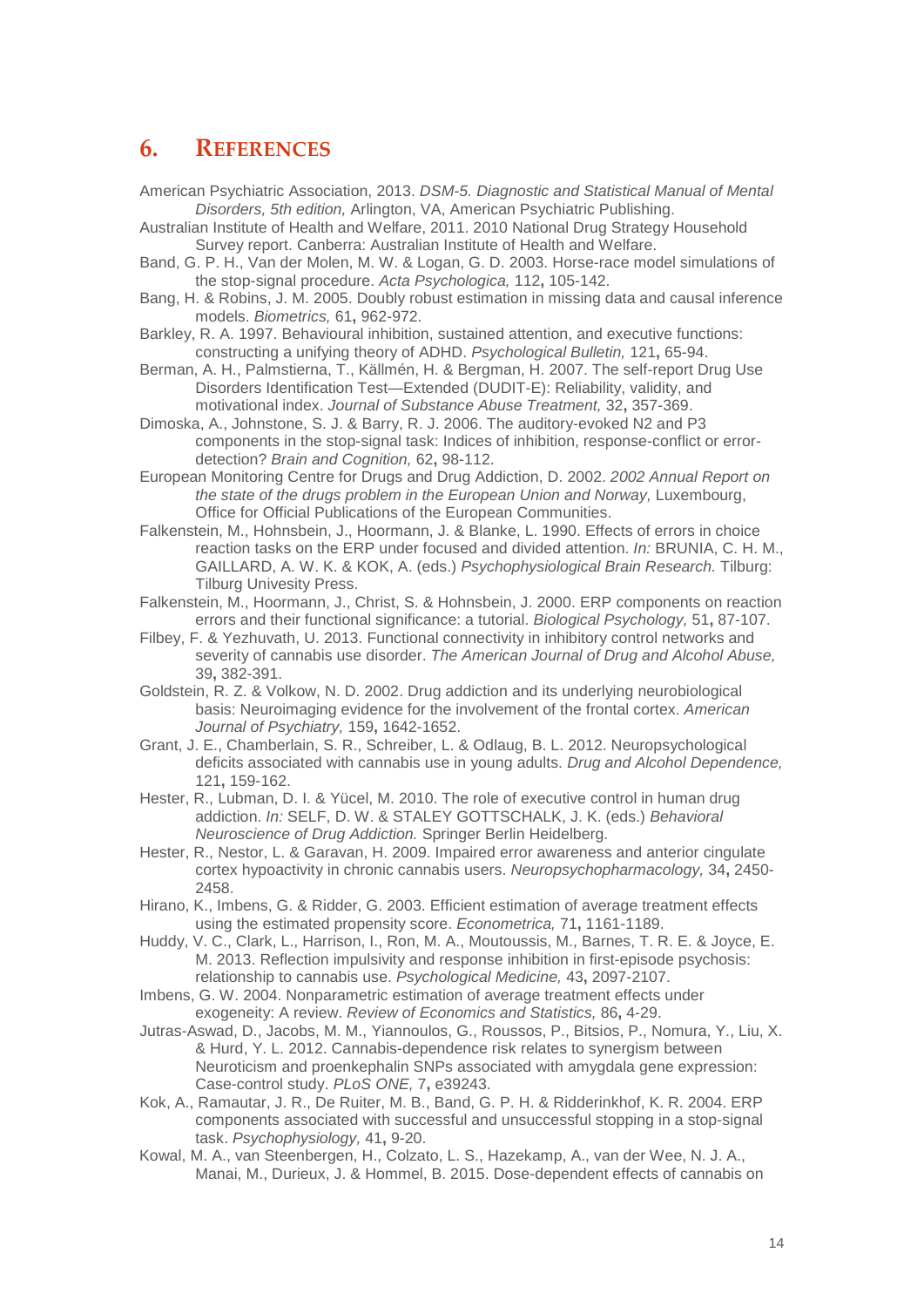the neural correlates of error monitoring in frequent cannabis users. *European Neuropsychopharmacology,* 25**,** 1943-1953.

- Logan, G. D. 1994. On the ability to inhibit thought and action: A users' guide to the stop signal paradigm. *In:* DAGENBACH, D. & CARR, T. H. (eds.) *Inhibitory processes in attention, memory and language.* San Diego, California: Academic Press.
- Logan, G. D., Cowan, W. B. & David, K. A. 1984. On the ability to inhibit simple and choice reaction time responses: a model and a method. *Journal of Experimental Psychology: Human Perception and Performance,* 10**,** 276-291.
- Lovell, M. E., Bruno, R., Johnston, J., Matthews, A., McGregor, I., Allsop, D. J. & Lintzeris, N. 2018. Cognitive, physical, and mental health outcomes between long-term cannabis and tobacco users. *Addictive Behaviors,* 79**,** 178-188.
- Luijten, M., Kleinjan, M. & Franken, I. H. 2016. Event-related potentials reflecting smoking cue reactivity and cognitive control as predictors of smoking relapse and resumption. *Psychopharmacology,* 233**,** 2857-2868.
- Mahmood, O. M., Goldenberg, D., Thayer, R., Migliorini, R., Simmons, A. N. & Tapert, S. F. 2013. Adolescents' fMRI activation to a response inhibition task predicts future substance use. *Addictive Behaviors,* 38**,** 1435-1441.
- Maij, D. L., Wetering, B. J. v. d. & Franken, I. H. 2017. Cognitive control in young adults with cannabis use disorder: An event-related brain potential study. *Journal of Psychopharmacology,* 31**,** 1015-1026.
- McCaffrey, D. F., Ridgeway, G. & Morral, A. R. 2004. Propensity score estimation with boosted regression for evaluating causal effects in observational studies. *Psychological Methods,* 9**,** 403-425.
- Moreno, M., Estevez, A. F., Zaldivar, F., Montes, J. M. G., Gutiérrez-Ferre, V. E., Esteban, L., Sánchez-Santed, F. & Flores, P. 2012. Impulsivity differences in recreational cannabis users and binge drinkers in a university population. *Drug and Alcohol Dependence,* 124**,** 355-362.
- National Health and Medical Research Council, 2009. Australian guidelines to reduce health risks from drinking alcohol. Canberra.
- Nicholls, C., Bruno, R. & Matthews, A. 2015. Chronic cannabis use and ERP correlates of visual selective attention during the performance of a flanker go/nogo task. *Biological Psychology,* 110**,** 115-125.
- Nieuwenhuis, S., Ridderinkhof, K. R., Blom, J., Band, G. P. H. & Kok, A. 2001. Error-related brain potentials are differentially related to awareness of response errors: Evidence from an antisaccade task. *Psychophysiology,* 38**,** 752-760.
- Nieuwenhuis, S., Yeung, N., van den Wildenberg, W. & Ridderinkhof, K. R. 2003. Electrophysiological correlates of anterior cingulate function in a go/no-go task: Effects of response conflict and trial type frequency. *Cognitive, Affective, & Behavioral Neuroscience,* 3**,** 17-26.
- Norman, A. L., Pulido, C., Squeglia, L. M., Spadoni, A. D., Paulus, M. P. & Tapert, S. F. 2011. Neural activation during inhibition predicts initiation of substance use in adolescence. *Drug and Alcohol Dependence,* 119**,** 216-223.
- Picton, T. W., Bentin, S., Berg, P., Donchin, E., Hillyard, S. A., Johnson, R., Miller, G. A., Ritter, W., Ruchkin, D. S., Rugg, M. D. & Taylor, M. J. 2000. Guidelines for using human event-related potentials to study cognition: Recording standards and publication criteria. *Psychophysiology,* 37**,** 127-152.
- Pope, H. G., Gruber, A. J., Hudson, J. I., Huestis, M. A. & Yurgelun-Todd, D. 2001. Neuropsychological performance in long-term cannabis users. *Archives of General Psychiatry,* 58**,** 909-915.
- Quednow, B., Kühn, K.-U., Hoppe, C., Westheide, J., Maier, W., Daum, I. & Wagner, M. 2007. Elevated impulsivity and impaired decision-making cognition in heavy users of MDMA ("Ecstasy"). *Psychopharmacology,* 189**,** 517-530.
- R Development Core Team, 2017. R: A language and environment for statistical computing. Vienna, Austria: R Foundation for Statistical Computing.
- Ramaekers, J., Kauert, G., Theunissen, E., Toennes, S. & Moeller, M. 2009. Neurocognitive performance during acute THC intoxication in heavy and occasional cannabis users. *Journal of Psychopharmacology,* 23**,** 266-277.
- Rasmussen, J., Casey, B. J., van Erp, T. G., Tamm, L., Epstein, J. N., Buss, C., Bjork, J. M., Molina, B. S., Velanova, K., Mathalon, D. H., Somerville, L., Swanson, J. M., Wigal,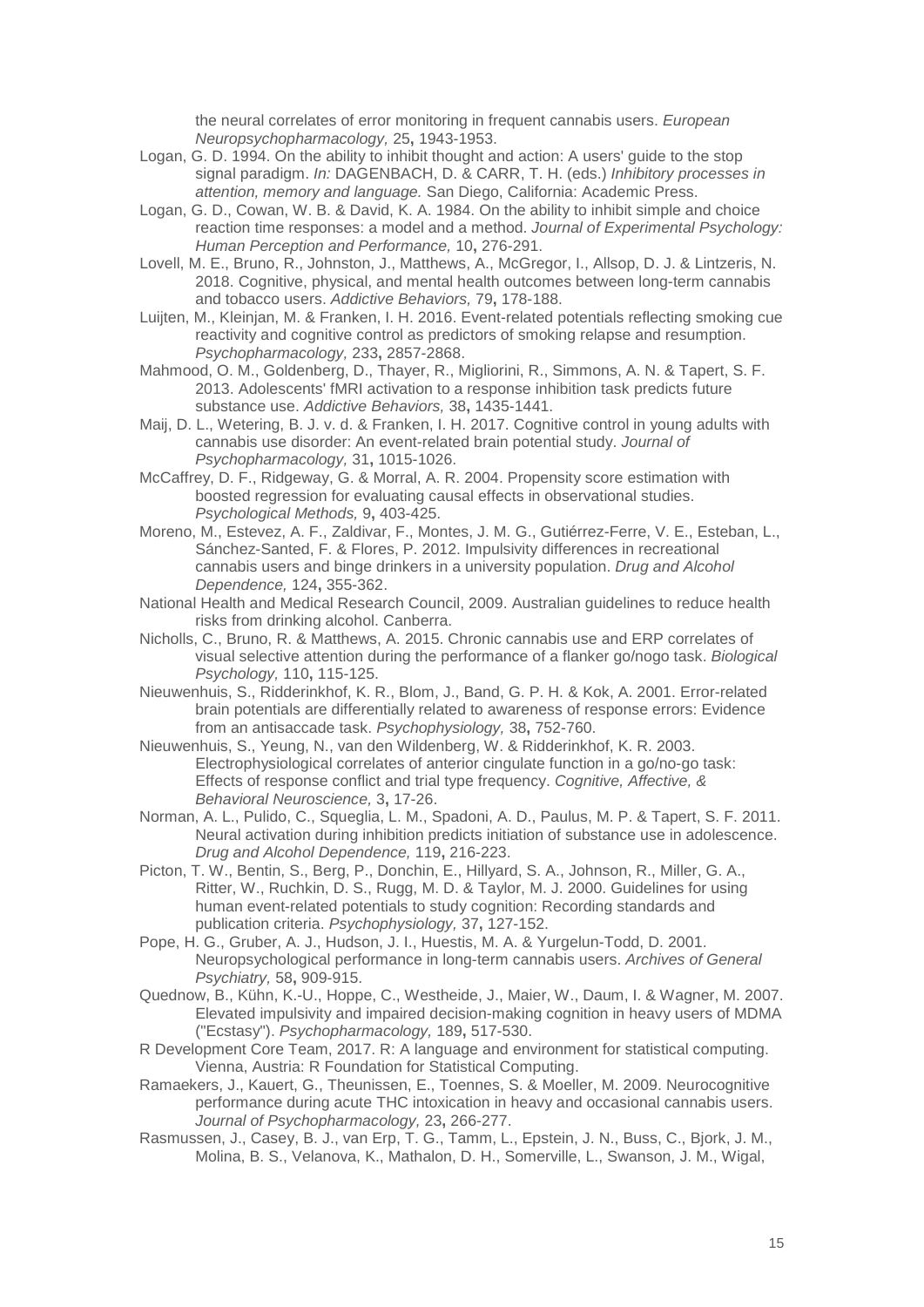T., Arnold, L. E. & Potkin, S. G. 2016. ADHD and cannabis use in young adults examined using fMRI of a Go/NoGo task. *Brain Imaging Behav,* 10**,** 761-71.

- Ridgeway, G., McCaffrey, D. F. & Morral, A. R. 2010. Twang: Toolkit for weighting and analysis of nonequivalent groups. Version 1.2-2 ed.
- Saunders, J. B., Aasland, O. G., Babor, T. F., De La Fuente, J. R. & Grant, M. 1993. Development of the Alcohol Use Disorders Identification Test (AUDIT): WHO Collaborative Project on early detection of persons with harmful alcohol consumption-II. *Addiction,* 88**,** 791-804.
- Semlitsch, H. V., Anderer, P., Schuster, P. & Presslich, O. 1986. A solution for reliable and valid reduction of ocular artifact, applied to the P300 ERP. *Psychophysiology,* 23**,** 695-703.
- Simons, R. F. 2010. The way of our errors: Theme and variations. *Psychophysiology,* 47**,** 1- 14.
- Skinner, H. A. 1977. *Lifetime Drinking History Structured Interview.,* Toronto, Ontario, Canada, Author.
- Smith, J. L., Iredale, J. M. & Mattick, R. P. 2016. Sex differences in the relationship between heavy alcohol use, inhibition and performance monitoring: disconnect between behavioural and brain functional measures. *Psychiatry Research: Neuroimaging,* 254**,** 103-111.
- Smith, J. L., Mattick, R. P., Jamadar, S. & Iredale, J. M. 2014. Deficits in behavioural inhibition in substance abuse and addiction: A meta-analysis. *Drug and Alcohol Dependence,* 145**,** 1-33.
- Takagi, M., Lubman, D. I., Cotton, S., Fornito, A., Baliz, Y., Tucker, A. & Yücel, M. 2011. Executive control among adolescent inhalant and cannabis users. *Drug and Alcohol Review,* 30**,** 629-637.
- Tamm, L., Epstein, J. N., Lisdahl, K. M., Molina, B., Tapert, S., Hinshaw, S. P., Arnold, L. E., Velanova, K., Abikoff, H. & Swanson, J. M. 2013. Impact of ADHD and cannabis use on executive functioning in young adults. *Drug and Alcohol Dependence,* 133**,** 607- 614.
- Tannock, R., Schachar, R. & Logan, G. 1995. Methylphenidate and cognitive flexibility: Dissociated dose effects in hyperactive children. *Journal of Abnormal Child Psychology,* 23**,** 235-266.
- Tapert, S. F., Schweinsburg, A. D., Drummong, S. P. A., Paulus, M. P., Brown, S. A., Yang, T. T. & Frank, L. R. 2007. Functional MRI of inhibitory processing in abstinent adolescent marijuana users. *Psychopharmacology,* 194**,** 173-184.
- Tarter, R. E., Kirisci, L., Mezzich, A., Cornelius, J. R., Pajer, K., Vanyukov, M., Gardner, W., Blackson, T. & Clark, D. B. 2003. Neurobehavioral disinhibition in childhood predicts early age at onset of substance use disorder. *American Journal of Psychiatry,* 160**,** 1078-1085.
- Theunissen, E. L., Kauert, G. F., Toennes, S. W., Moeller, M. R., Sambeth, A., Blanchard, M. M. & Ramaekers, J. G. 2012. Neurophysiological functioning of occasional and heavy cannabis users during THC intoxication. *Psychopharmacology,* 220**,** 341-350.
- van den Wildenberg, W. P. M., van der Molen, M. W. & Logan, G. D. 2002. Reduced response readiness delays stop signal inhibition. *Acta Psychologica,* 111**,** 155-160.
- Wright, L., Lipszyc, J., Dupuis, A., Thayapararajah, S. W. & Schachar, R. 2014. Response Inhibition and Psychopathology: A Meta-Analysis of Go/No-Go Task Performance. *Journal of Abnormal Psychology,* 123**,** 429-439.